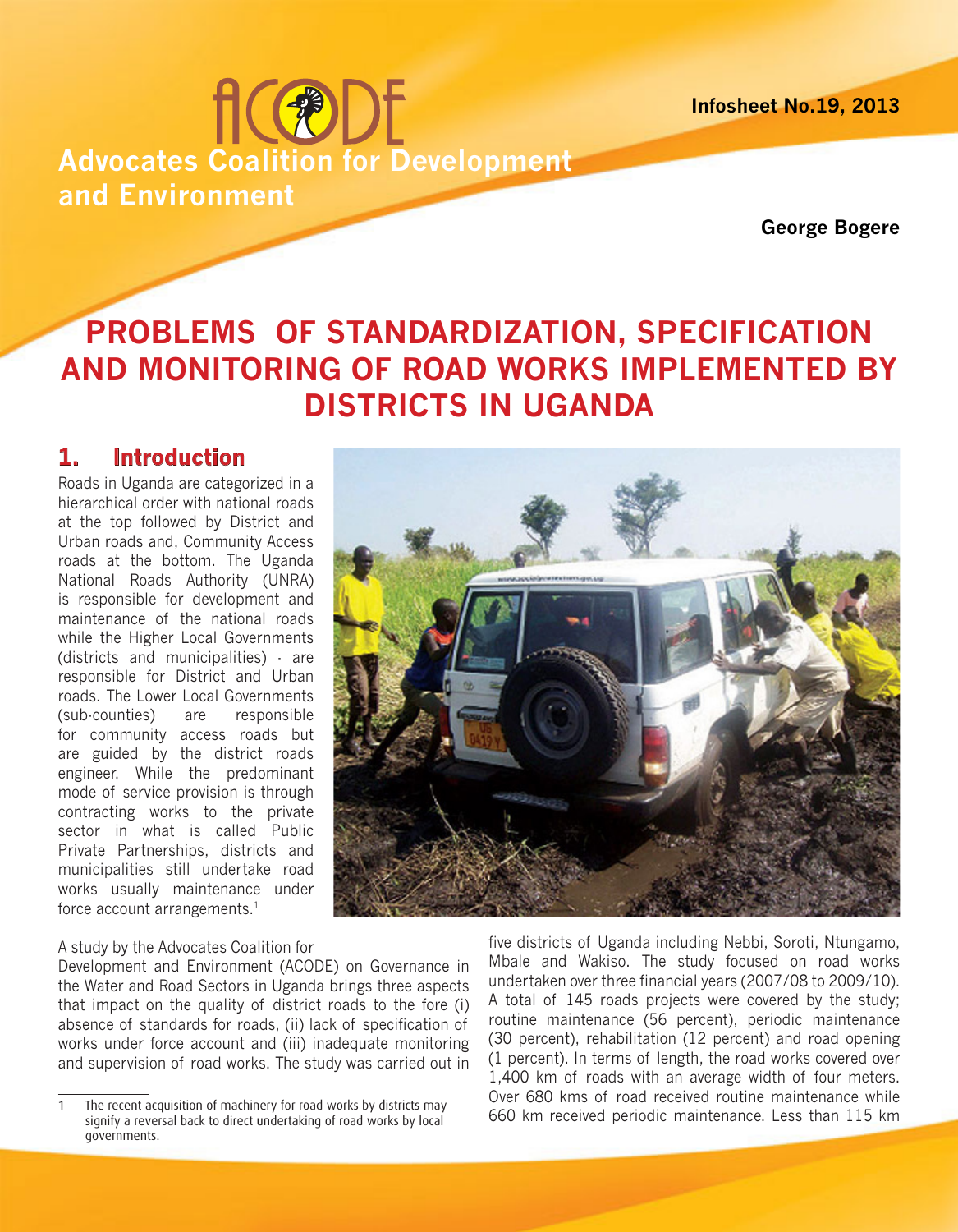| <b>Road Classification</b> | Length (Km) | Paved |                          | <b>Roads in Poor Condition</b> |               |
|----------------------------|-------------|-------|--------------------------|--------------------------------|---------------|
|                            |             | (Km)  | $\frac{0}{0}$            | (Km)                           | $\frac{0}{0}$ |
| <b>National</b>            | 10,800      | 3,000 | 27.8                     | 3,640                          | 36            |
| <b>District</b>            | 27,500      | ٠     | $\overline{\phantom{0}}$ | 14,300                         | 52            |
| Urban                      | 4,800       | 450   | 9.4                      | 1,316                          | 27            |
| Total                      | 43,100      | 3,450 | 8.0                      | 19,259                         | 45            |

#### **Table 1: Condition of the Road Network in Uganda**

**Source:** Road Sector Development Project 3 Review (2008)

of road was rehabilitated and less than 15km of new roads opened.

### **2. The Condition of Roads in Uganda**

It is estimated that 45 percent of roads in Uganda are in poor condition. District roads are worse with 56 percent in poor condition. Yet roads are the major mode of transport in Uganda linking areas of production to

markets as well as facilitating mobility of people. Over 90 percent of cargo freight and passengers in Uganda move by road.

Funding to the sector has increased more than threefold over the last decade in line with prioritization of roads by government. Additional funds for maintenance of roads have been garnered from the Uganda Road Fund which was introduced in 2008. Inspite of these

#### **Figure 1: Unit costs of periodic and routine maintenance of gravel roads (UGX' Million)**



**Source:** District roads contracts (2007/08- 2009/10)

improvements, funding and sector outcomes remain far below the required level. The underfunding of roads especially at local government level notwithstanding, the question of whether the roads could not be better even at the current level of funding lingers on in many people's minds.

## **3. Standards for road works commissioned by districts**

Standards are especially important for infrastructure

projects not only for purposes of safety but also as benchmarks against which the works are costed and later evaluated. The ACODE study revealed huge variations in the unit costs of similar road works across and within the study districts. For instance, the per unit cost of both periodic and routine maintenance of gravel roads was higher in the two more urban districts of Mbale and Wakiso compared to Ntungamo and Soroti and Nebbi.

The district engineers cited inadequacy of funds as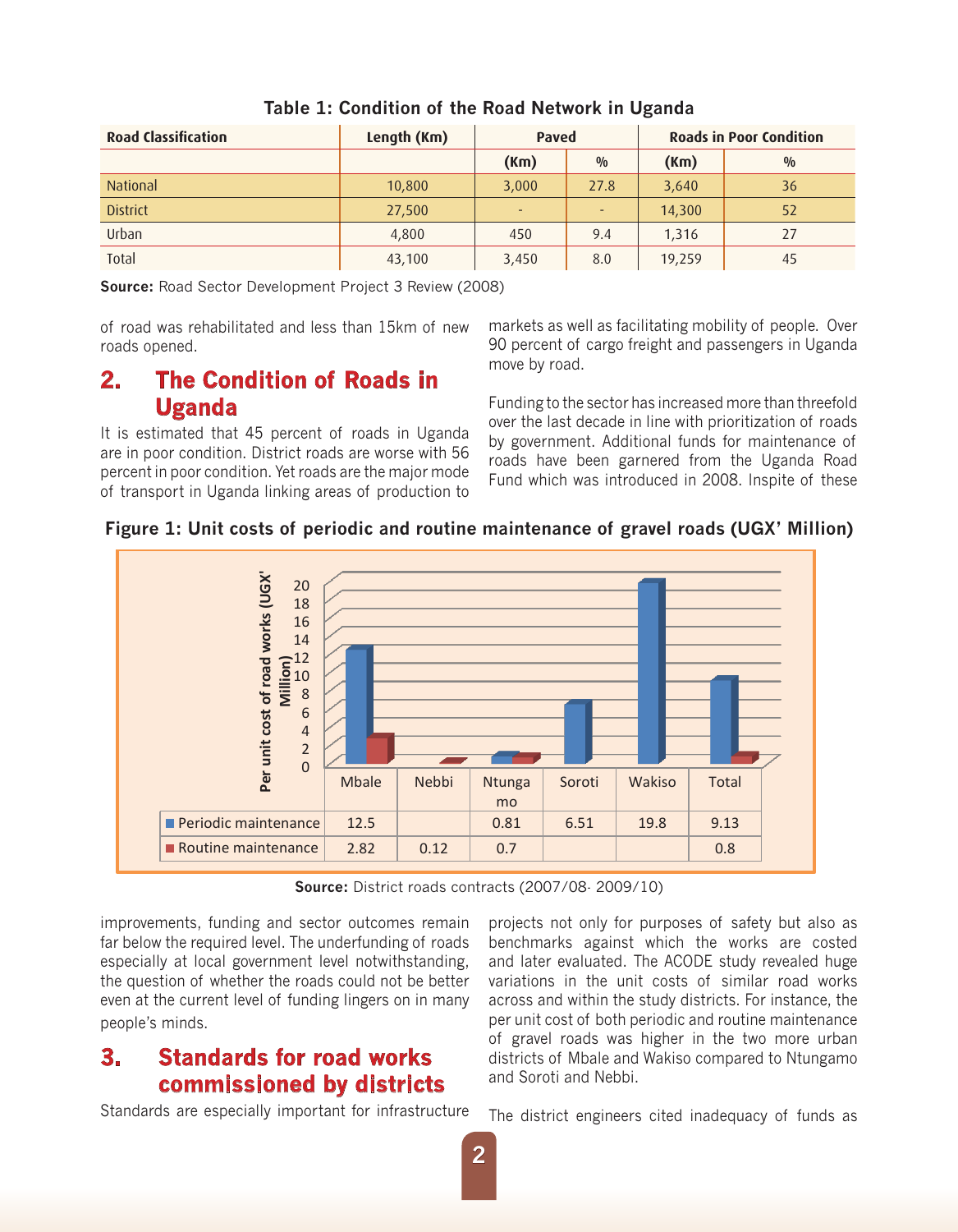the primary reason for the huge variations in costs. They explained that more often, districts have to make do with the meagre financial resources. The engineers have to work on as many roads as is possible sometimes paying little attention to standards which results into sub-standard works. The value for money spent in this manner is highly questionable. It may be better to work on a few kilometres of roads while observing the required standards than working on so many kilometres of road in a haphazard way. The Ministry of Works and Transport which is charged with formulating policy should guide districts on the minimum per unit cost for different types of road works below which it is unviable to undertake road works. This standardization can be region or district specific and should also cover technical specifications of the roads including width, surface, drainage structures among other things. Also, the process of development of operation details and guidelines should be expedited to ensure that the newly acquired plant and machinery by districts are put to proper use. In the interim, the Ministry of Works and Transport together with the Ministry of Local Government ought to guide districts on how to use the road maintenance equipment.

## **4. Non-specification of works under force account**

Specification of works is very important in contract monitoring and ultimately the outcome of works. A review of records at the district revealed that details for over 60 percent of works undertaken by the districts under force account arrangements were not specified beyond the type of works- routine maintenance. This practice weakens accountability because unlike under contractual arrangements with private contractors, there is no separation of roles between the implementation and supervision. Monitoring by political leaders and citizens becomes difficult as it is not clear what exactly is to be done. Indeed the results from the ACODE study showed that, under force account arrangements, road works for which details of works were specified scored better on quality than roads for which details of works were not specified.

The Chief Administrative Officers and political leadership at district level which also oversees service delivery should ensure that the district engineering departments provide details of the road works in their work plans clearly indicating the timelines for completion of road works. Without these details, it becomes difficult to hold the district roads department accountable.

# **5. Monitoring and Supervision**

Monitoring and supervision are important for physical works because they are the means through which both progress and adherence to contractual terms is established. There are glaring indications that suggest that monitoring and supervision are particularly weak for roads in the context of decentralized service provision. Information on performance of the sector is exceptionally difficult to come by at the district, Ministry of Works headquarters in Entebbe and the Ministry's web site. It is not clear whether the districts submit quarterly reports to the Ministry of Works as required and how the Ministry uses the reports. It is worth mentioning that the Uganda National Roads Authority and the Road Funds fair better at providing information than the districts and the Ministry of Works.

The ACODE study revealed inconsistencies in monitoring and supervision at a micro level. Allocation of funds for monitoring and or supervision was used as a proxy for actual monitoring and supervision. The argument is simply that, monitoring and supervision of road works contracted is unlikely without finances. A total of 24 of the projects out of 145 did not have funds earmarked for monitoring. For those where funds were set aside for monitoring, the average cost of monitoring per km, was UGX 2,263,000 and UGX 64,000 for periodic and routine maintenance respectively.

Interestingly, the results suggest that roads for which funds were set aside for monitoring or supervision in the budget were of poor quality (more likely to be categorized as poor) compared to those for which no funds were set aside. This may imply that these funds may not necessarily have been put to this use, especially where the works are undertaken by the government. This can still be attributed to absence of separation roles which undermines supervision.

There is need to strengthen monitoring and supervision of road works by districts. Particularly monitoring and supervision of works contracted out must be taken more seriously and must be budgeted for. Also, the Ministry of works should collect and avail more information about roads in the country. Sanctions should be enforced against districts that fail to adhere to the reporting guidelines. Fast tracking the establishment of regional centers would enable the ministry provide better supervision and oversight of district road works.